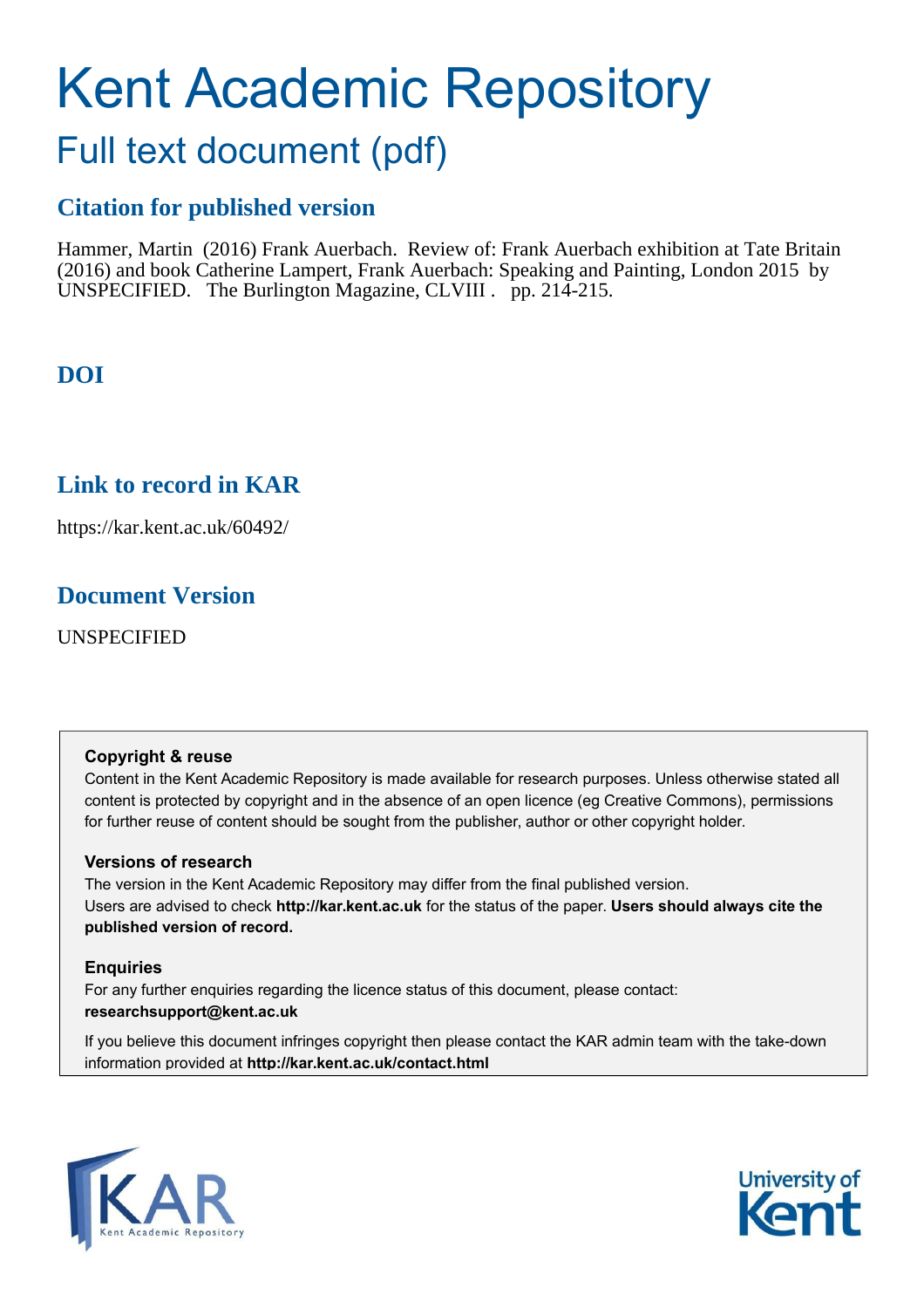#### **Frank Auerbach**

London

#### by MARTIN HAMMER

THE CURRENT EXHIBITION *Frank Auerbach* at **Tate Britain, London** (to 13th March), is an overdue celebration. The display proceeds from dark, thick, encrusted paintings made more than sixty years ago in grim, bombdamaged London, through to the luminous, loosely executed paintings that the artist, now well into his eighties, has produced over recent decades. Understandably, the show has garnered reverential commentary, which has sometimes tended, it must be said, to equate the achievement of the art with the character and personal charisma of its maker. Evoking the sense of existential struggle embedded in the work is usually reinforced by tales of the artist's traumatic émigré childhood, and his monastic way of life in north London, as the Cézanne *de nos jours*. When critics identify a heroic, almost moral quest for truth to individual experience in Auerbach's variations on a narrow repertoire of people and places, their claims are invariably buttressed by quotations from the artist's distinctive way of talking about art, both his own and more generally. In fact, Auerbach has always attracted eloquent and distinguished advocacy, including criticism from David Sylvester, Michael Podro and Richard Wollheim, and a 1990 monograph by Robert Hughes. Now we have an essay by T.J. Clark in the new Tate catalogue, presenting Auerbach as an honorary French modernist, and an empathetic and accessible monograph by Catherine

 Lampert, one of Auerbach's regular band of sitters, which is replete with published and unpublished thoughts from the horse's mouth.<sup>1</sup> He is evidently an art historian's artist, and I too can claim to have been a fan ever since witnessing Auerbach's first major retrospective in 1978 at the Hayward Gallery, London.

The current show amply confirms that what Auerbach's best work offers the spectator is absorption in the interplay of opposed effects. Whatever the wider philosophical merits of the idea, he effectively summed up his own project in the remark: 'To miraculously hold together contradictions and incompatibilities is a good definition of art'.<sup>2</sup> Thus the attention we might pay to overall organisation and the sensual particulars of surface texture and different kinds of painterly mark gives way to the perception, at the level of detail, of surprisingly specific and naturalistic sensations of the motif and circumstance of light with which Auerbach began, which in turn shade back into more abstract readings of space and surface (Fig.60). To put that another way, the work is steeped in the languages of Modernism, prompting analogies with, say, Van Gogh, Picasso and de Kooning, but in its relative absence of distortion, for want of a better term, it equally proclaims roots in the art of Walter Sickert, surely Auerbach's key artistic mentor, as well as longer traditions of old-master realism embodied, for example, by Rembrandt and Constable. On another level, it is difficult to think of finished paintings (and drawings) by any other artist that look, simultaneously, so painfully, indecisively slow and so urgently spontaneous and impulsive in their realisation. For the spectator, Auerbach's creations

exert an immediate, visceral impact, but also demand and reward sustained attention, offering an antidote to the more conceptual modes of cognition required by the work of subsequent artistic generations, not to mention the ceaseless whirr of online existence. Reproductions are a very poor substitute, especially when, disastrously, they plunge into the spine, as is the case of virtually all the horizontal works illustrated in the Tate catalogue – one despairs when even a museum publisher prioritises design over art!

What is the cumulative effect of traversing the spaces at Tate Britain and the pages of Lampert's book? For this reviewer, the show induced enormous pleasure, but also some disquiet. Apparently, the artist himself was allowed remarkable freedom to shape the presentation of his work, a longstanding stipulation according to Lampert. A sequence of six spaces, corresponding more or less to the successive decades of his career to date, are sparsely and beautifully hung with works that Auerbach evidently selected, mostly drawn from private collections. Around eight works, paintings for the most part but interspersed with the occasional drawing (Fig.61), are arranged on walls uniformly painted a beautiful shade of mid-tone grey. There are discreet labels, but no text panels. This was in striking contrast to the somewhat intrusive curation of the Barbara Hepworth show, during the brief period when the two exhibitions coincided. In Auerbach's show one might become aware of omissions, notably the fact that there is only one modest example of the remarkable building-site paintings assembled at the Courtauld Gallery, London, in 2012. Yet such is the intensity and invention of most of the works in the



60. *Mornington Crescent*, by Frank Auerbach. 1965. Board, 101.6 by 127 cm. (Private collection; exh. Tate Britain, London).



61. *Self-portrait*, by Frank Auerbach. 1958. Charcoal and chalk on paper, 76.8 by 56.5 cm. (Courtesy of Daniel Katz Gallery, London; exh. Tate Britain, London).